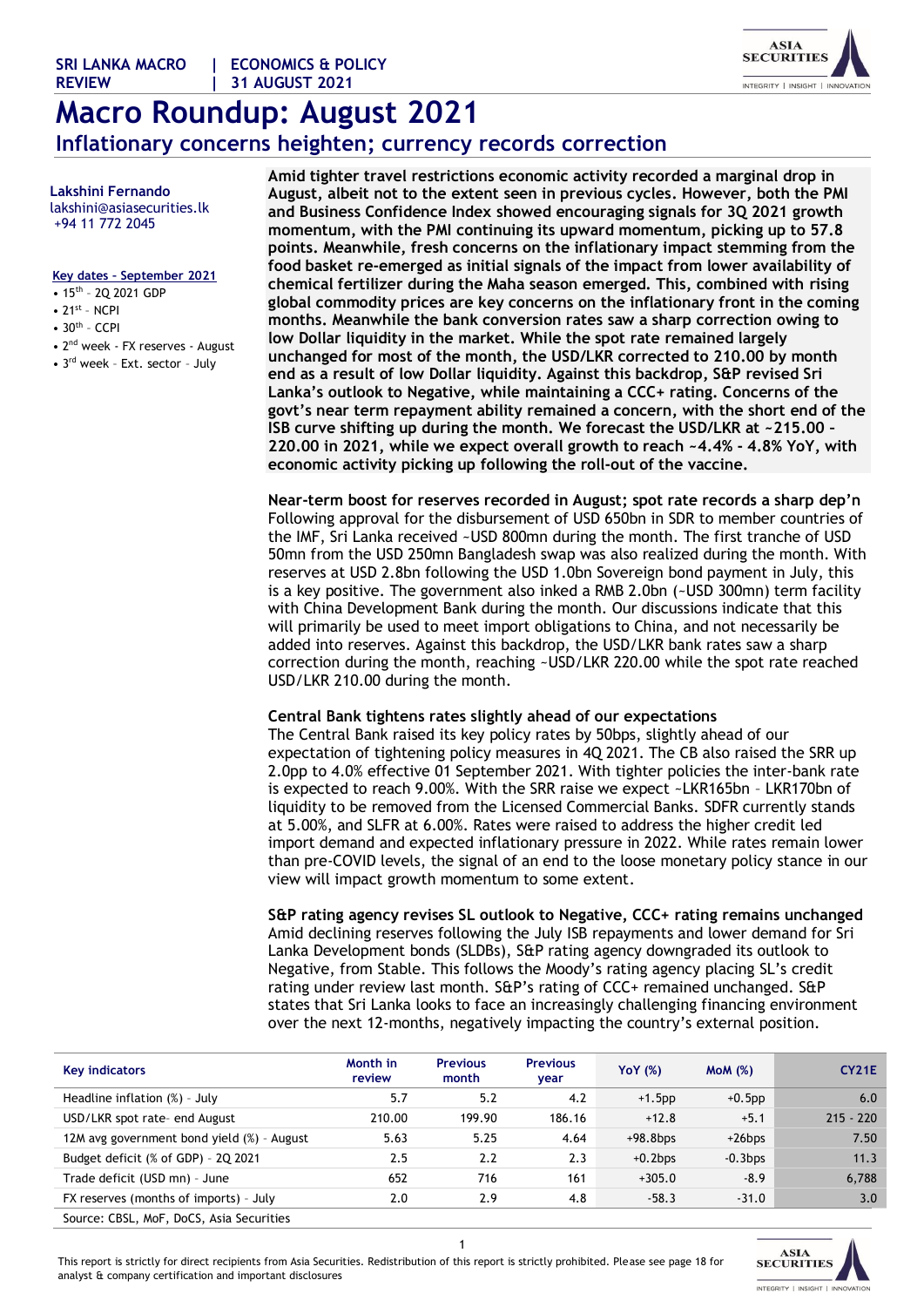### **Roundup Summary**

- **Government received USD 800mn from IMF SDR, USD 50mn in B'desh swap**
- **S&P maintains Sri Lanka's CCC+ rating, downgrades outlook to Negative**
- **Essential food commodities show sharp increase in prices; chemical fertilizer shortage a nearterm concern**
- **Mobility slows down amidst travel restrictions; unlikely to reach past restrictions lows**
- **Key policy rates tightened; real rates to remain negative in the short term**  • **Bank rates record sharp correction during the month; spot rate follows**
- **Reserves at USD 2.8bn in July; SDR and B'desh swap positives in August**
- **Government bond market remains flat despite higher yield post policy tightening**
- **Short end yields continue to increase amidst repayment concerns**
- **Headline inflation picks up amidst rising food prices; trend to continue**
- **Fiscal deficit reached ~4.7% of GDP in 1H 2021**
- **Exports up for second consecutive month; fuel imports decline**
- **Remittances continue to dip MoM; tourism revenue remains muted**

**Government received USD 800mn from IMF SDR, USD 50mn in B'desh swap** Following approval for the disbursement of USD 650bn in SDR to member countries of the IMF, Sri Lanka received ~USD 800mn during the month. The first tranche of USD 50mn from the USD 250mn Bangladesh swap was also realized during the month. With reserves at USD 2.8bn following the USD 1.0bn Sovereign bond payment in July, this is a key positive.

The government also inked a RMB 2.0bn (~USD 300mn) term facility with China Development Bank during the month. Our discussions indicate that this will primarily be used to meet import obligations to China, and not necessarily be added into reserves.

#### **S&P maintains Sri Lanka's CCC+ rating, downgrades outlook to Negative**

Amid declining reserves following the July ISB repayments and lower demand for Sri Lanka Development bonds (SLDBs), S&P rating agency downgraded its outlook to Negative, from Stable. The long term rating of CCC+ remained unchanged. S&P states that Sri Lanka looks to face an increasingly challenging financing environment over the next 12-months, negatively impacting the country's external position.

S&P stated that the rating could be revised downwards if the government falls short of its plans to boost reserves through the issuance of SLDBs and sale of assets. The current outlook and rating could be revised upwards if the country's external buffers are significantly boosted, or if the economic recovery takes place at a faster than anticipated pace.

#### **Essential food commodities show sharp increase in prices; chemical fertilizer shortage a near-term concern**

The impact of high global commodity prices is evident in food prices, with essential food items continuing to increase in the recent past. Our discussions indicate that in addition to this, import controls have resulted in lower buffer supplies of essential food items like rice, sugar and lentils. While the government has recently taken steps to rectify the shortage through imports, retail prices continue to rise. For example, the price of sugar reached an all-time high of LKR 220/kg in the retail market amidst import restrictions last year.

Looking ahead, our conversations indicate that the Maha season is likely to produce a lower harvest than seen in the past owing to 1) lower availability of chemical fertilizer and pesticides, 2) shortage of labor owing to COVID-19 disruptions and 3) current stocks of fertilizer being sold at higher prices. While the government is currently looking to import organic fertilizer to mitigate the impact, we expect a material shortage of essential food items from the Maha season in the absence of imports.

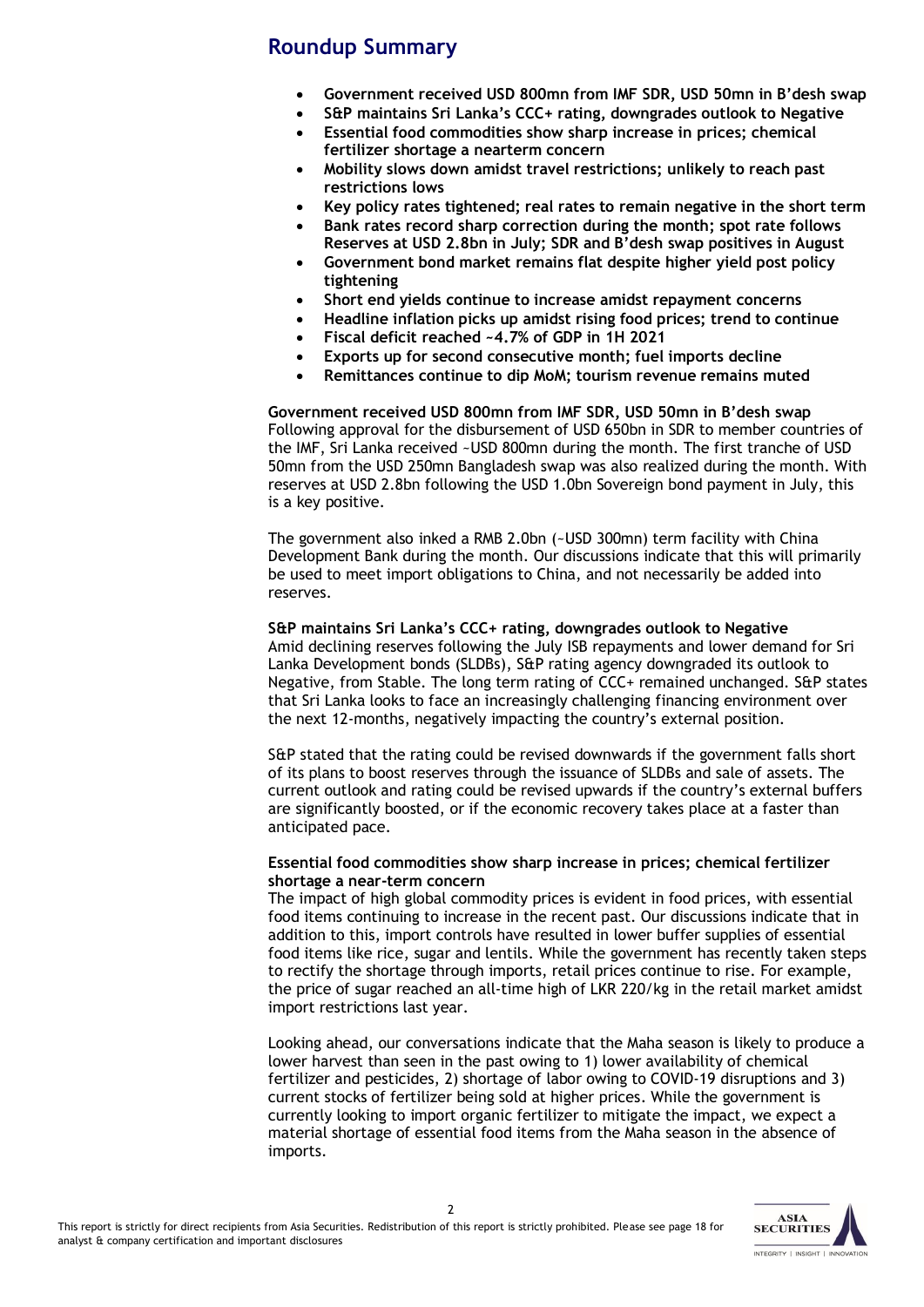This combined with higher global commodity prices will lead to a prolonged period of higher prices in the coming months. We maintain our view that a phased out approach towards the move to organic fertilizer is the most appropriate approach.

**Mobility slows down amidst travel restrictions; unlikely to reach past restriction lows**

Mobility tapered down in August as travel restrictions were reimposed during the month. Notably footfall into retail and grocery/pharmacy stores declined at a slower pace compared with previous cycles of restrictions, indicating the "new norm" of a smoother move towards online purchasing. Our discussions with online retailers indicated that as previous lockdowns, demand picked up 2x-3x during the month.

Against this backdrop, the PMI data improved for the second consecutive month in July following a downward movement seen during the previous two months. As such, the PMI was up 7.4 index points MoM to reach 57.8 points during the month. This was owing to a strong recovery seen in new orders and Production sub-indices. Meanwhile the Business Confidence remained unchanged in July, at 89 points (above the 12 month low of 83 points) compared with the 12-month average of 108 points.



Looking ahead, we expect mobility to resume an upward trend with the easing of restrictions. However, we expect a more cautious approach to travel taken by the public given the rising Delta variant positive cases found during recent weeks. We perceive the current vaccination drive a key positive to minimies the death count due to the virus, especially in the Western province.

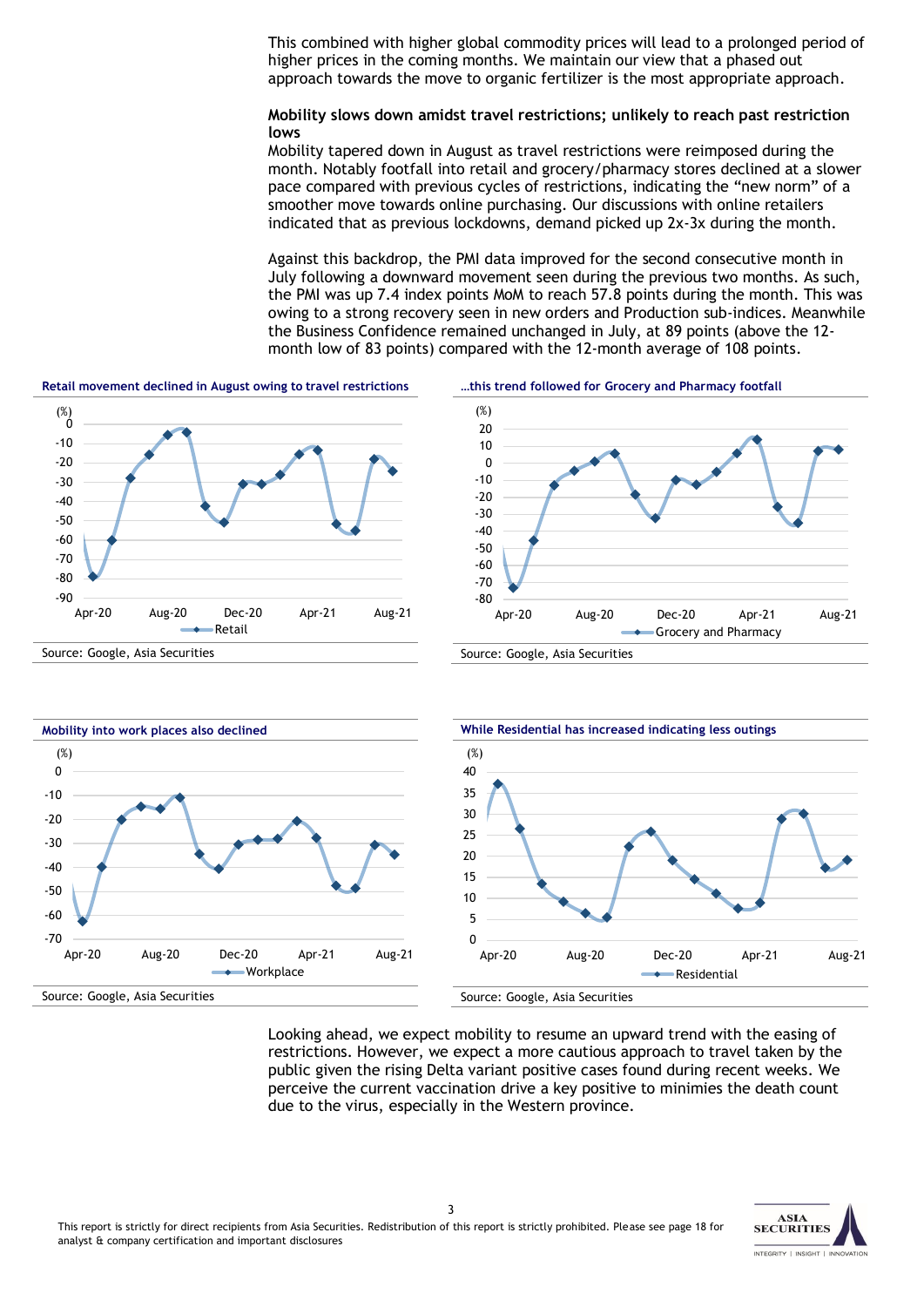*Rates were raised as a pre-emptive measure to curb expected inflationary pressure in 2022*

**Key policy rates tightened; real rates to remain negative in the short term**  The Central Bank raised its key policy rates by 50bps, ahead of our expectation of tightening policy measures in 4Q 2021. The CB also raised the SRR up 2.0pp to 4.0% effective 01 September 2021. With tighter policies the inter-bank rate is expected to reach 9.00%. With the SRR raise we expect ~LKR 165bn – LKR 170bn of liquidity to be removed from the Licensed Commercial Banks. SDFR currently stands at 5.00%, and SLFR at 6.00%. Rates were raised to address the higher credit led import demand and expected inflationary pressure in 2022. While rates remain lower than pre-COVID levels, the signal of an end to the loose monetary policy stance in our view will impact growth momentum to some extent.

Following the monetary policy meeting, the CB also imposed a 5.0% cap on Dollar deposit accounts, thereby narrowing the gap between the LKR and USD deposit rates. SDA is excluded, which could continue to receive higher rates.

While the pre-emptive stance taken by the CB to curb inflationary pressure in 2022 is a positive, overall inflation is mainly driven by food inflation (+11.0% YoY in July) owing to supply side factors. With the impact of COVID-19, the current backdrop highlights the need for continued support on both monetary and fiscal fronts in the coming months.

The loose monetary policy stance taken by the CB so far, combined with liquidity injections have resulted in weekly average AWPLR declining by ~440bps since January 2020, while the AWPLR has increased  $\sim 0.57$ pp In August so far (currently at  $\sim 5.71\%$ ).

Meanwhile, 1-year bond yields have steadily increased, currently at 5.97% in the primary market, from 5.25% in July. Overnight excess liquidity averaged LKR 21bn in August, down ~62.2% since end July. Notably by end August, the CB recorded a shortage of excess liquidity.

Looking ahead the CB expects AWPLR to decline further. We expect this to be at a slower rate in the near term, and we continue to expect excess liquidity to remain at elevated levels. In our view, AWPLR is near-bottom levels currently, indicating upward pressure on credit demand.



Meanwhile, Private sector credit continued to grow in June, with MoM credit growing 1.3% (+12.9% YoY). SoE credit growth remained high, at 19.0% YoY (+1.7% MoM) indicating increased financing needs of the government. The CB expects higher lending towards the Micro, Small and Medium scale enterprise sectors to continue.

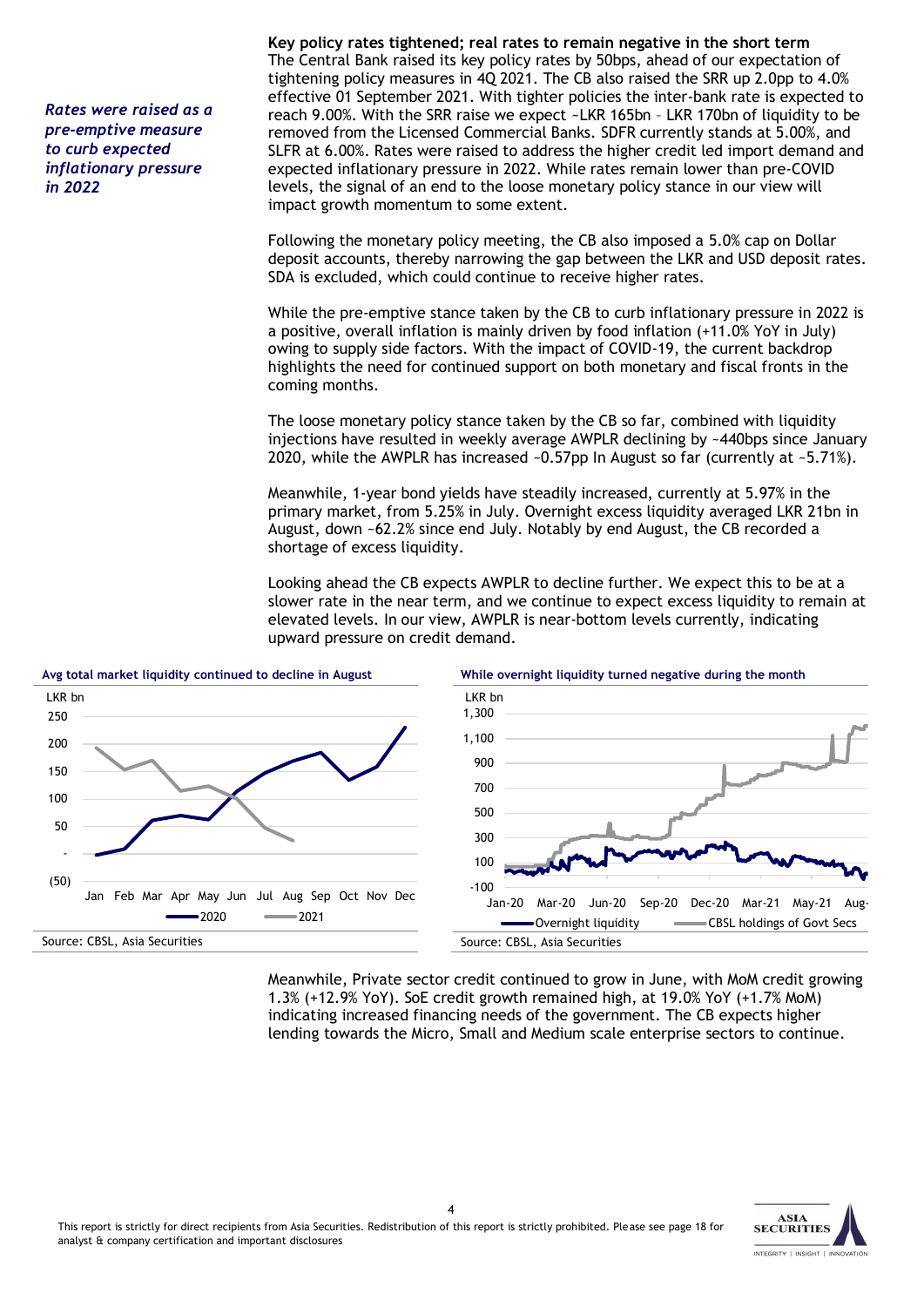Looking ahead, with higher policy rates, we expect bank lending rates to pickup in the coming months, leading to a slowdown in credit momentum. We also expect the current third wave impact to dampen credit demand, which we expect to be a short term barrier.

**…as public sector lending remained high**

We expect credit growth to reach 10.0% - 12.0% (lower than the CB's forecast of 14.0%) in 2021.

In our view, 1) lower than pre-COVID-19 rates, 2) higher economic activity towards 4Q and 3) the credit guarentee scheme in place will lead to a pick up in loan demand steadily amidst slow economic growth.

The next policy meeting is scheduled in October where we expect rates to remain unchanged.

To access our August monetary policy review titled *"Key policy rates tightened; real rates to remain negative in the short term"*[, Click here to access report.](https://bit.ly/MPR_Aug21)

**Bank rates record sharp correction during the month; spot rate follows** The monthly average USD/LKR spot rate recorded a correction towards month end, with the USD/LKR reaching 210.00 by the  $31<sup>st</sup>$  of August, while it remained largely unchanged for most of the month. As such, the currency depreciated ~5.1% MoM (0.005% deprecation MoM in July) amidst low USD liquidity. The currency ended the month at an average USD/LKR 200.49.

This came following a sharp correction seen in the bank rates during the month, where the conversion rate neared USD/LKR 220.00 owing to low Dollar liquidity. Importers confirm that rates are largely in this range, mainly owing to the banks having to match the Dollar requirement to open LCs with availability through exporter conversions.

Notably the conversion rate in the kerb market was at a significantly higher USD/LKR 230.00 – 235.00 during the month on higher speculation and demand by importers. While the Central Bank released USD 200mn to the state banks this week to ease pressure on the Dollar shortage, we do not expect this to mitigate the current shortfall in the market.

Looking ahead, the CB expects ~USD 2.3bn of inflows (of which ~USD 850mn has come in during the month) to materialise during the remainder of the year. Despite controls, imports continue to remain high, which we expect to continue owing to rising global oil and other key commodity prices. Weak forex inflows, specially FDIs so far this year (USD 198mn for 1H 2021) has resulted in added pressure on the currency. The average monthly USD/LKR has depreciated ~6.8 YTD (while the spot rate depreciated ~12.2% as at end August) and looks to continue this trend amidst low inflows.



(%)

**MoM private sector credit gradually increased in June…**

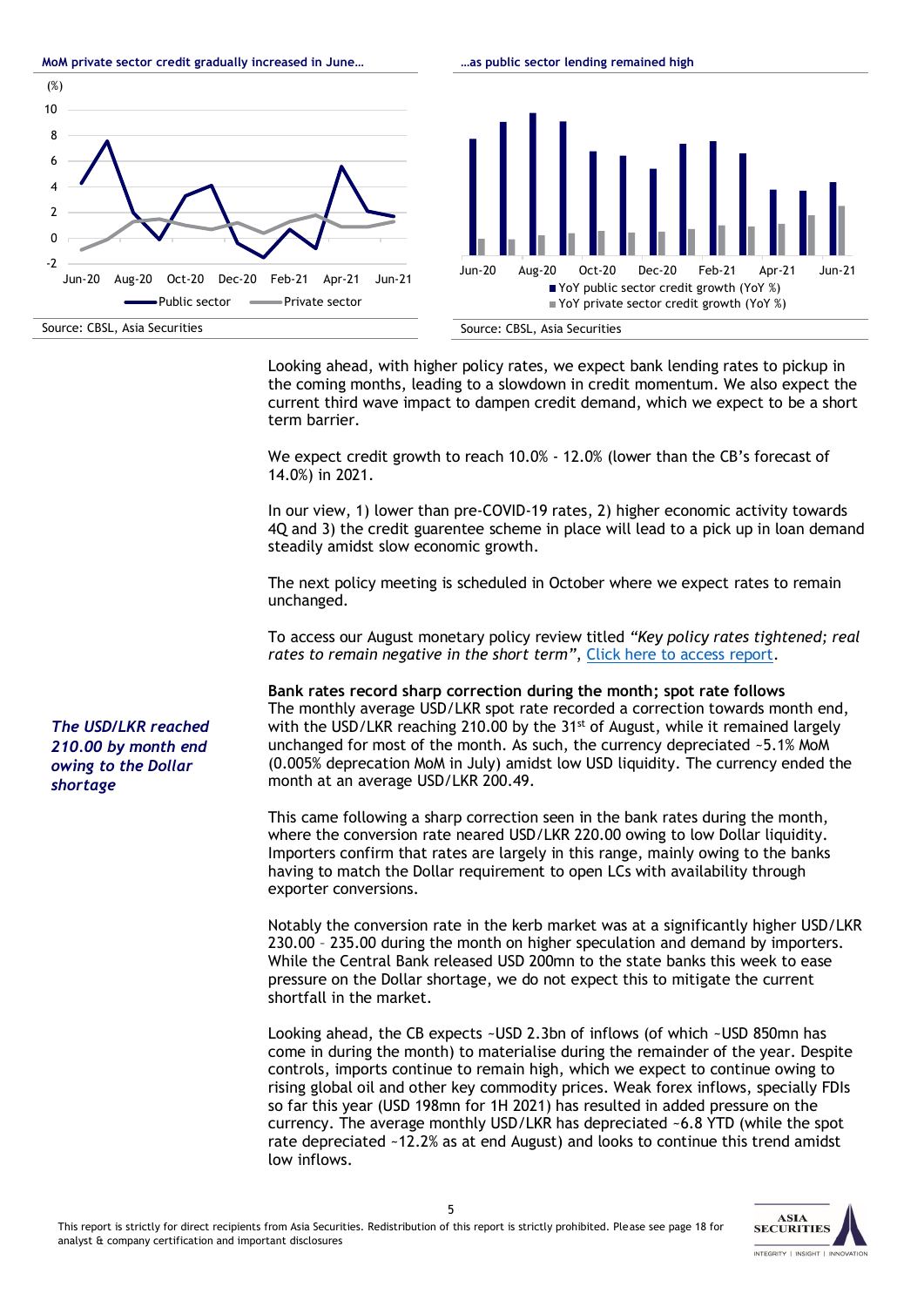At this point, we revise our currency forecast to USD/LKR 215.00 – 220.00 following the breach of the moral suasion rate of USD/LKR 203.00. We continue to perceive low Dollar liquidity a near term concern, which will lead to the faster than anticipated depreciation of the currency.

Looking ahead into 2022, we forecast the USD/LKR at 227.00 – 235.00 (5.9% - 7.7% dep'n) given 1) the repayment schedule of ~USD 4.5bn/year until 2025, 2) lower credit rating and 3) pressure on Dollar liquidity. A faster than anticipated tourism rebound (we currently expect this to materialise in 2023) will be a key positive to supporting Dollar inflows.



To read more about the sharp depreciation seen in the bank rates and its impact on the equity market, [Click here to access report](https://bit.ly/EconomicAndEquityNote_Aug21) titled "*Dollar shortage catches up; price-regulated counters to see largest impact"*

**Reserves at USD 2.8bn in July; SDR and B'desh swap positives in August** Sri Lanka's official reserves declined to USD 2.8bn in July, down 30.2% MoM (-60.1% YoY) following the July ISB payment. This comes amidst the Central Bank's net Dollar purchases of USD 33.7mn in June. According to Central Bank data, USD 1.5bn repayments (only foreign currency loans, securities, and deposits) were due during the month.

Looking ahead, we expect the USD 800mn IMF SDR allocation and USD 50mn tranche of the Bangladesh swap to support reserves in the near-term. The CB expects ~USD 2.6bn inflows in the coming months mainly through swaps and bilateral lending options and the IMF SDR. While the government has paid off a majority of external repayments due for 2021, we expect the remaining months in 2021 to be crucial to add a further buffer to reserves going into 2022.

Meanwhile, the Central Bank's steps taken to curb forex outflows through imposing 1) restrictions on a number of import items until year end, 2) temporary suspension of forward USD purchases by banks and a 3) temporary suspension of remittances from businesses and individuals continues.

As of end July, official reserves cover ~2.0 months of imports, down from 2.9 months in June. Meanwhile foreign currency reserves were down 30.2% MoM (-64.2% YoY). Gold reserves recorded a 2.5% MoM increase. At this point, our main concerns are on the country's refinancing schedule for the 2022 repayments. We also factor in higher refinancing risk following the ratings downgrades last year.



*The Bangladesh swap and IMF SDR inflows are key positives to support reserves in the near term*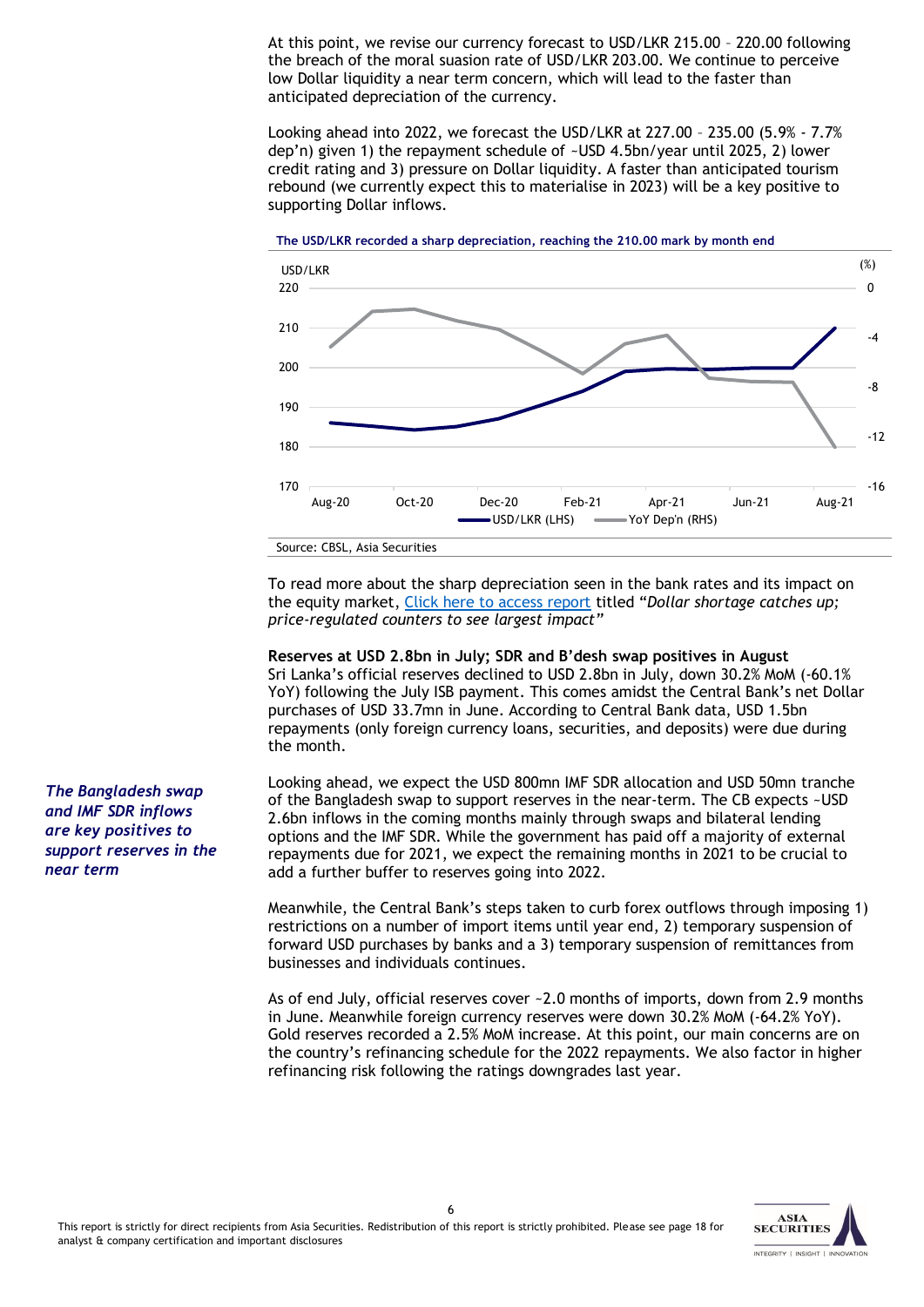**By end July, reserves were at USD 2.8bn, covering ~2.0 months of imports**



Against the current backdrop of delays in finalising funding, we expect reserves to end the year at ~USD 4.6bn - USD 4.8bn covering ~3.0 months of imports. However, we note that if reserves decline further than our expectations in the coming months, this will be revised down.

**Government bond market remains flat despite higher yield post policy tightening** The government bond market continued to recorded outflows during the month, as foreign holdings of government bonds remain significnaly low, acounting for less than ~0.1% of the total bond market. 1-yr Govt bond yields edged up to 5.97% during the month (still below the overnight rate of 6.0%) following the policy rate hike but, investor appetite for government bonds remained muted. This comes in-line with our expectations of upward pressure on yields in 2H 2021.

Looking ahead, given the lack of forex inflows amidst higher domestic refinancing, we expect this trend to continue. This has been evident in the recent weeks, with the longer term government bond yields increasing during the month. Our conversations with sector experts also indicate that the bond issuances in the 3 month and 6-month maturities are significantly higher, compared to the 1-year issuances indicating the Central Bank's preference of opting for shorter duration debt.

In our view, 1) fiscal pressure, 2) rating downgrades and 3) uncertainity on upcoming debt repayments exaceberated by the COVID-19 shock are some key reasons for low inflows into the bond market. While in our view this will be one of the first areas to see an inflow in 2H 2021, we expect this to be gradual. We note that the downgrade by all three rating agencies in 2020 will constrain inflows further.



*Foreign holdings of government bonds remain significantly low*

This report is strictly for direct recipients from Asia Securities. Redistribution of this report is strictly prohibited. Please see page 18 for analyst & company certification and important disclosures

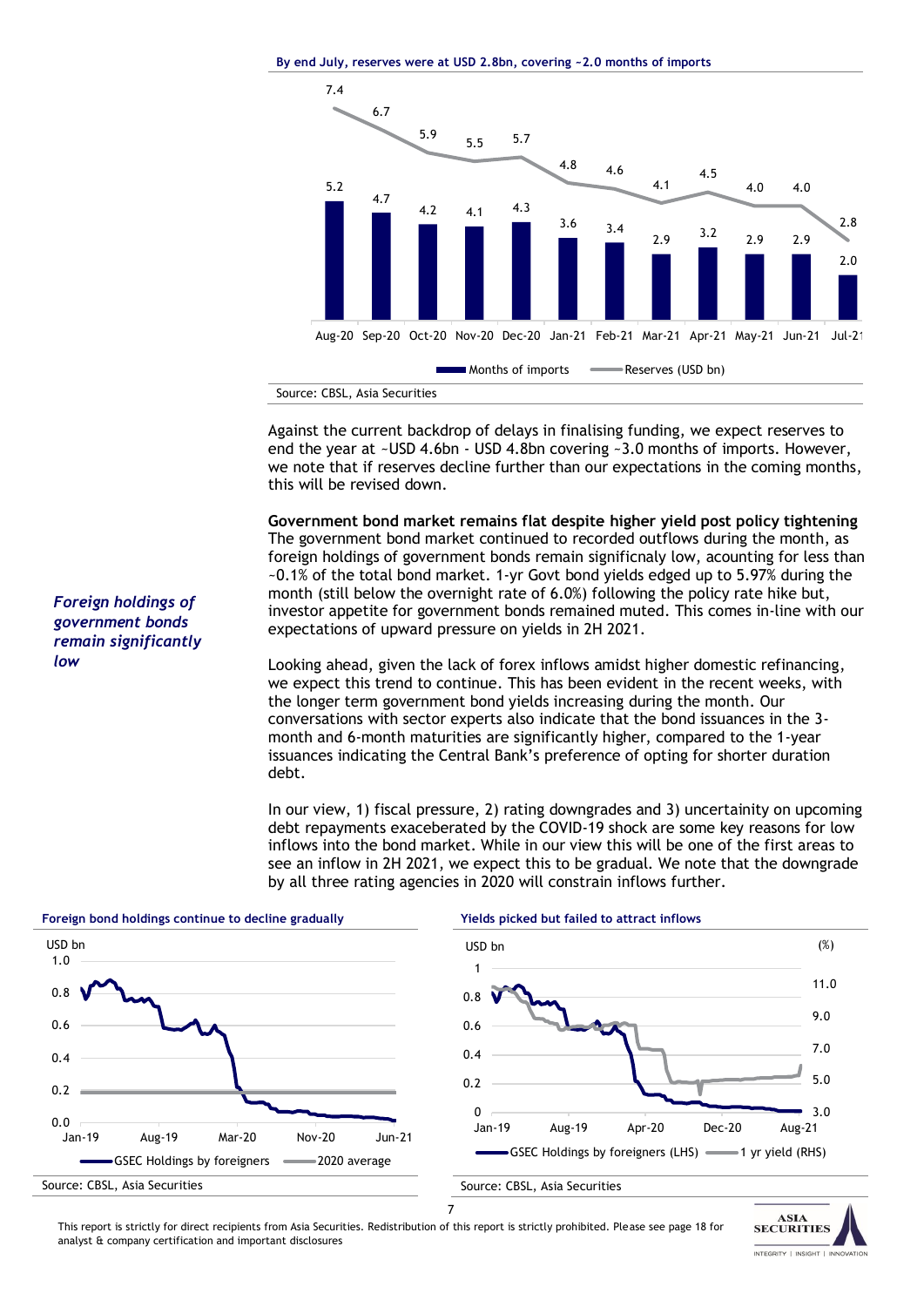We expect the yield cap to be raised to at least 7.50% by end 2021 owing to low forex inflows. As such, we maintain our government yield forecast to 7.50% for 2021 to attract foreign inflows. We expect this to increase to ~10.0% in 2022 given the country's ~USD 4.5bn repayment schedule for the year.

At this point, we do not factor in material foreign inflows to the bond market in 1H 2022.

**Short end yields continue to increase amidst repayment concerns** While the government successfully met its USD 1.0bn ISB maturity in June, investor worries continued on near term repayment capabilities following the S&P outlook downgrade during the month. This was reflected in the short end of the curve, with the 2022 July ISB yields reaching 39.2% (as of  $27<sup>th</sup>$  August), up 26.1pp since the beginning of June.

While we re-iterate our view that we do not see a near term concern in terms of the January 2022 repayment at this point, we expect the uncertainty of 1) low USD inflows, 2) government's refinancing options and 3) absence of an IMF deal to impact the Sovereign curve in the coming months.



*payment of the July ISB, investor worries continue on the country's short term repayment ability*

*Despite the successful* 

In our view, the longer-term refinancing concerns continue to be a pain point for SL Sovereign bonds, amidst no clear fiscal framework currently in place. Our main concern continues to be the government's fiscal constraint.

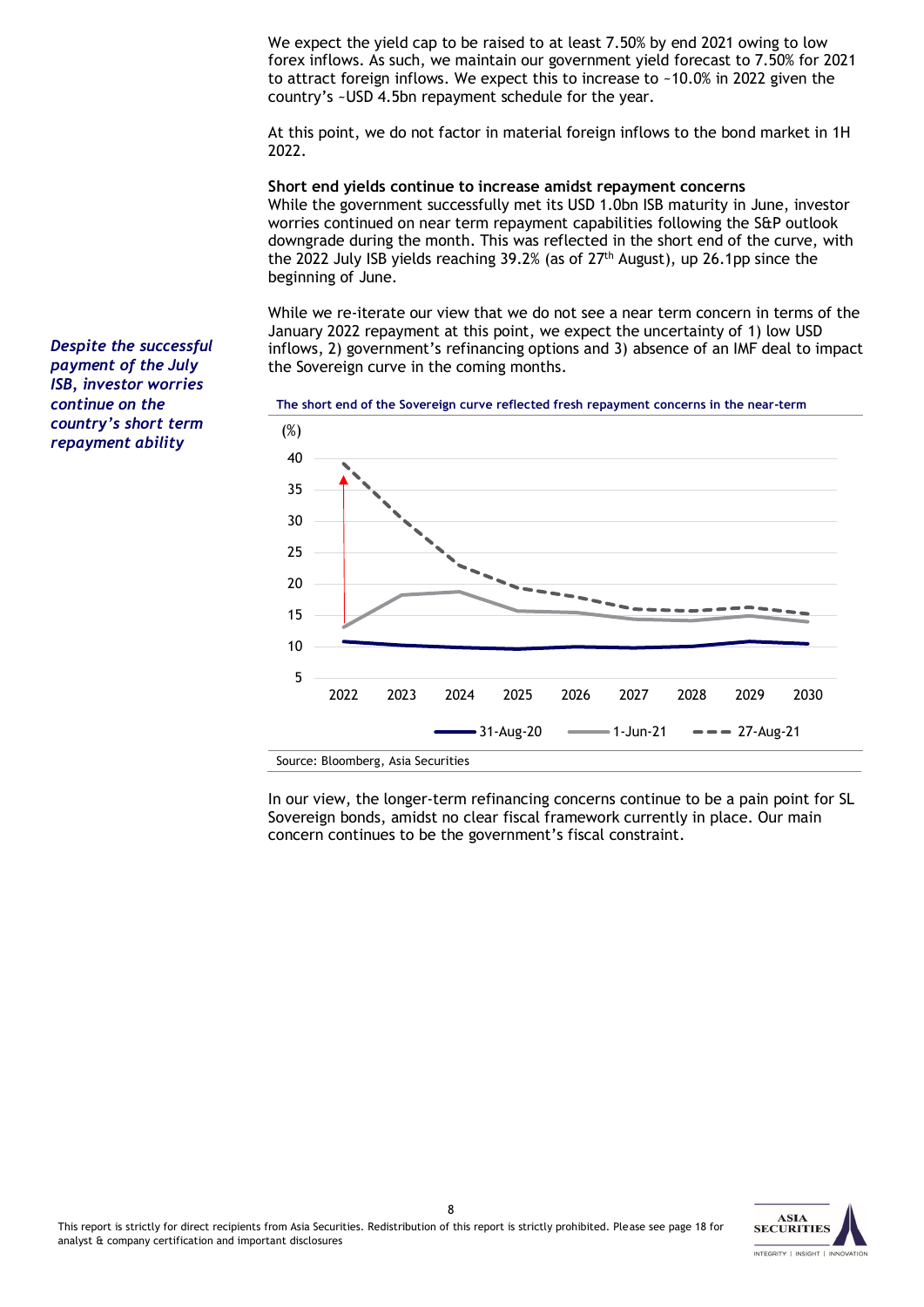*In-line with our expectations, food inflation picked up in July*

#### **Headline inflation picks up amidst rising food prices; trend to continue** Inflation measured by the Colombo Consumer Price Index (CCPI) increased to 5.7% YoY in July, up from 5.2% YoY in June. In-line with our expectations, the increase in headline inflation was on the back of higher food inflation during the month, while non-food inflation also edged up. Core inflation which represents the underlying inflation in the economy excluding volatile items increased to 3.7% YoY (3.2% YoY in June).

Non-food inflation also gathered pace increasing 0.7pp to 3.2% YoY. On a YoY basis, non-food inflation contributed +2.22% (+1.71% in June) due to a higher contribution in the groups of Transport (+0.81% compared with 0.54% in June) and Restaurants and Hotels sub-categories (+0.48%, up from +0.27% in June).

Food inflation tapered down marginally to 11.0% YoY (+11.3% YoY in June) which in our view was mainly owing to supply side factors. On a YoY basis, food commodities were the highest contributor towards overall inflation, at 3.41% (3.49% in June), due to price increases in eggs (+19.9% MoM) and sugar (+7.3% MoM). Notably, Samba rice which was up +27.5% MoM in June declined 1.3% MoM.

Looking ahead, we expect the recent fertilizer ban and shortage of buffer stocks to negatively impact food prices in the medium term. While the recent price controls on essential food items are a positive, we factor in higher food inflation in the coming months. We also expect demand to continue picking up in the coming months as economic activity picks up. We also factor in an impact from the recent fuel price hike.





Meanwhile, island-wide inflation as measured by the National Consumer Price Index (NCPI), also picked up to 6.8% YoY in July. This was on the back of elevated food inflation, while non-food inflation also continued to edge up during the month.

#### **Fiscal deficit reached ~4.7% of GDP in 1H 2021**

The fiscal deficit for 1H 2021 reached ~4.7% of GDP (compared with 4.8% of GDP for 1H 2020). Government revenue was ~4.3% of GDP (4.4% in 1H 2020), up 7.5% YoY for 1H 2021 (+5.5% YoY in June), amidst revenue collections facing significant pressure amidst the third wave restrictions.

Tax revenue which accounts for 89.6% of total revenue was up 10.4% YoY largely owing to the low base effect. Meanwhile, non-tax revenue recorded a 11.2% YoY decline for the period under review to reach LKR 73.3bn.

*Elevated Pressure on the deficit was mainly owing to higher government expenditure in 1H 2021*

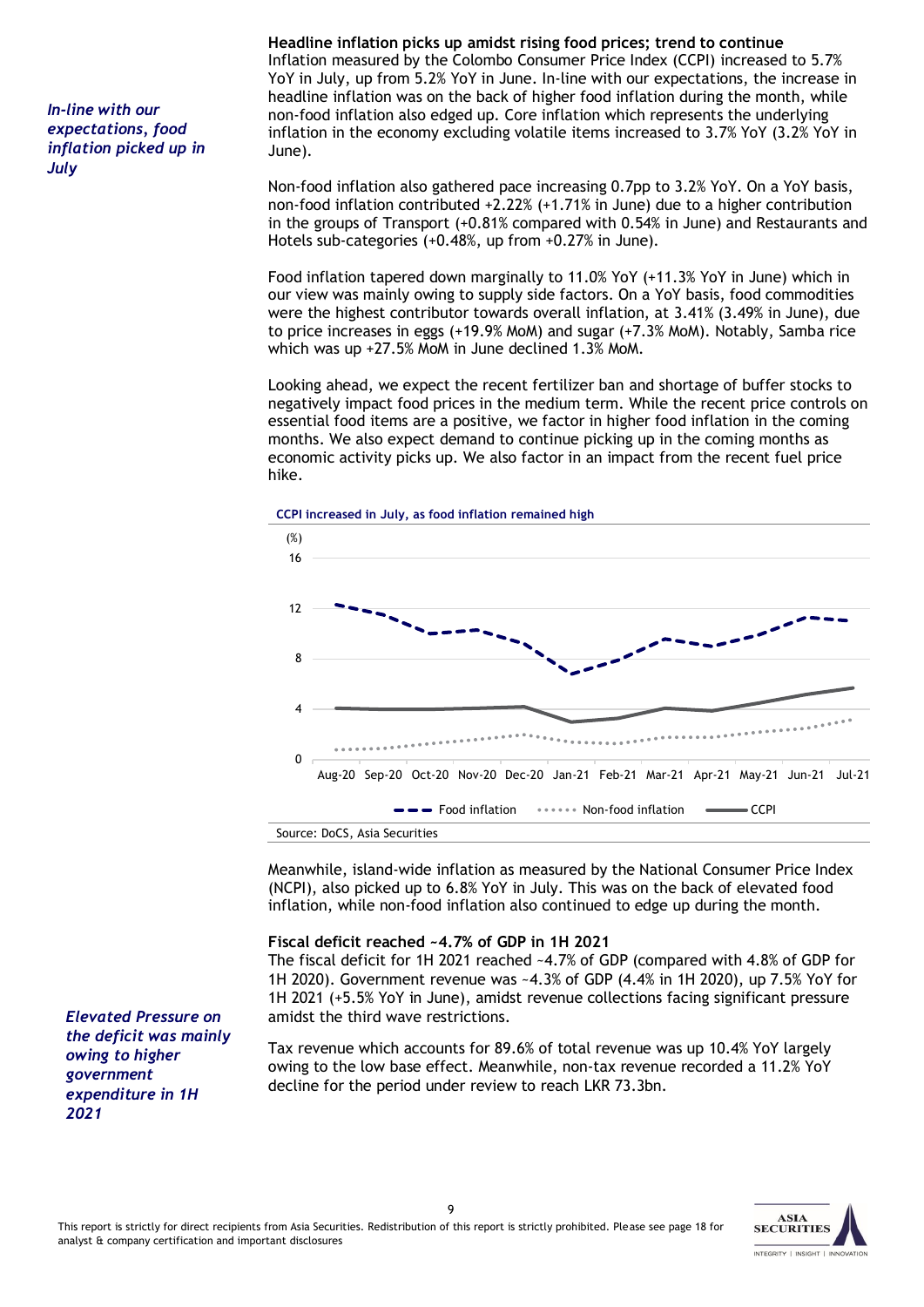0 200 400  $600$ 800 1,000 1,200 1,400 LKR bn **Consumption-based taxes recovered in 2021** Source: CBSL, Asia Securities 663 715 1,401 1,496 Jan-June 2020 Jan-June 2021 LKR bn Revenue Expenditure & lending excluding repayments

**…while interest expenses continued to increase**



Meanwhile, overall expenditure and lending minus repayments increased 6.7% YoY for 1H 2021, amounting to ~9.0% of GDP (compared with 9.4% of GDP for 1H 2020). As such, government expenditure excluding repayments came in at LKR 1.5tn for 1H 2021. Recurrent Expenditure was up 5.9% YoY in 1H 2021, at LKR 1.3tn. Our discussions indicate that this is mainly owing to higher than expected expenditure towards supporting the public during COVID-19, while recurrent expenses also pressured overall expenditure.

**Exports up for second consecutive month; fuel imports decline**  The deficit reached USD 652mn in June, down 8.9% MoM (+350% YoY) owing to improving exports, which reached USD 1.0bn during the month. Terms of trade deteriorated by 16.7% YoY amidst lower export prices, as import prices increased.

The export volume index increased 8.9% YoY (+54.7% YoY in May) while the export value index declined 3.4% YoY, reflecting the impact of higher export volumes and prices during the month. We note that lower availability of containers is currently a main constraint for exporters.

> Earnings from **Garment and Textiles** increased 2.9% YoY in June (+11.6% MoM, +28.0% for 6M 2021). While there is a likely near-term impact on garment manufacturing, we view the current vaccination drive and lower restrictions a key positive for 2H 2021.

> **Agri** exports were up 0.5% YoY (+15.5% MoM, +21.2% YoY for 6M 2021). Tea exports were up 7.8% YoY, owing to higher volumes exported, while the price declined. On a MoM basis, tea exports were up 13.5%. Looking ahead, our discussions with tea buyers indicate higher prices at recent auctions, indicating an upward movement in the coming months. June saw export revenue from **petroleum products** increase 147% YoY,

owing to higher global prices, while the quantity exported also saw an increase. Looking ahead, as global prices continue to remain higher compared with 2020, we expect revenue from petroleum products to improve further.

Source: CBSL, Asia Securities

Imports recorded a 57.2% YoY increase (+3.2% MoM) in June owing to the base effect and higher imports during the month. Non-food consumer goods were up 47.6% YoY, while investment goods recorded a 81.1% YoY increase. Import demand for Consumer goods increased 53.4% YoY, while intermediate goods recorded a 48.5% YoY increase. The volume index of imports (+26.7% YoY) and unit value index (+24.1% YoY) indicate that higher imports recorded was driven by higher volumes and prices compared with June 2020.



*The trade deficit was USD 652mn in June, down 8.9% MoM*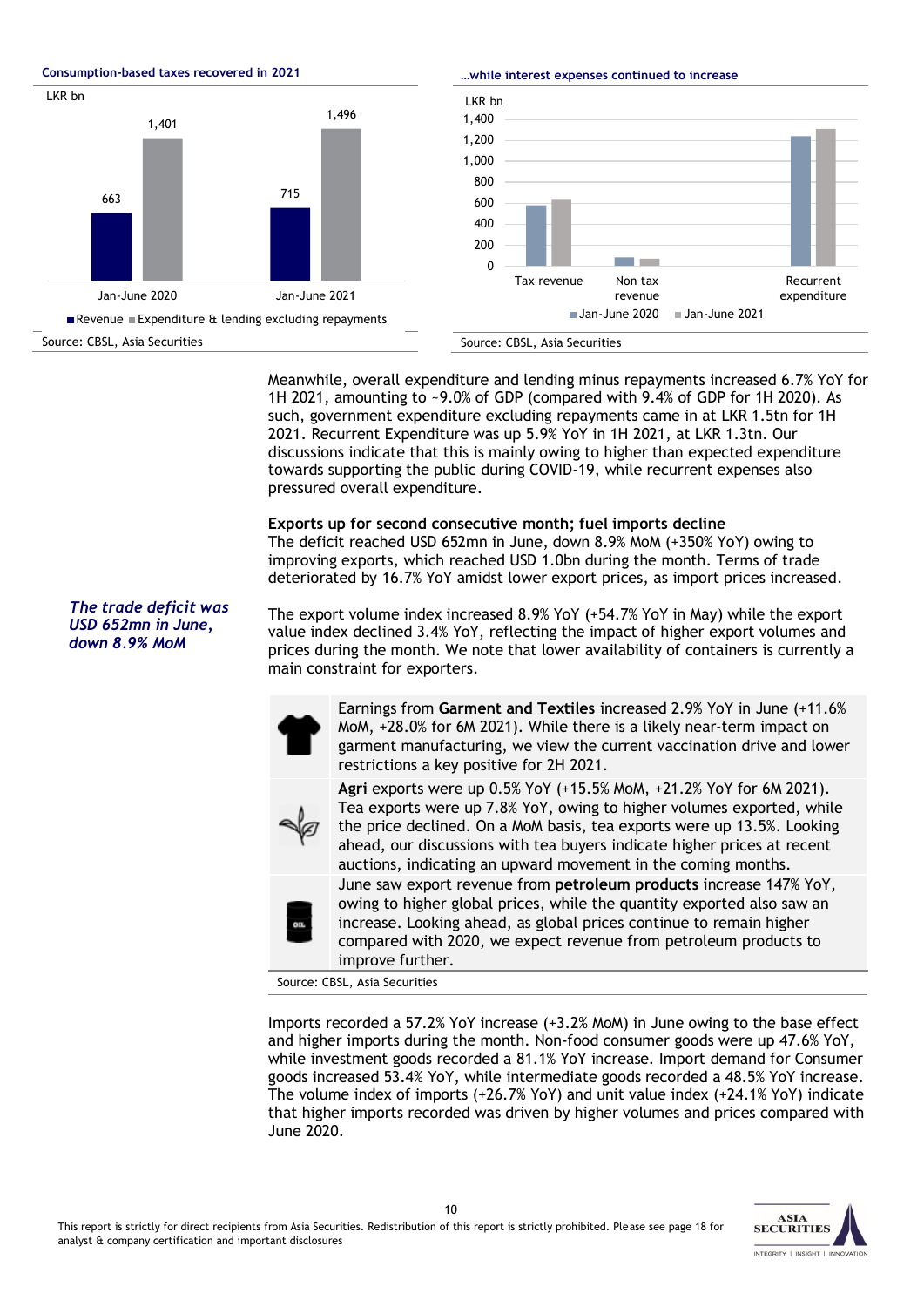*The total fuel import bill declined 62% YoY in June amidst lower volumes imported*



**F&B goods** increased 61.9% YoY, driven by higher Dairy products (+118% YoY) and Cereal and milling products including rice (+255% YoY). Notably vegetable imports increased 49.7% YoY, while other food and beverages increased 237% YoY.



The **fuel import bill** declined 40.0% YoY, as no crude oil was imported during the month given sufficient stocks. On a MoM basis, fuel imports were down 80.0% which was a key positive to the import bill.

Meanwhile **vehicle imports** declined 95.9% YoY amidst the import restrictions. Medical and pharma imports including vaccines increased 55.9% YoY. We factor in motor vehicle import restrictions into 2022 to curb forex outflows.



Expenditure on **Investment goods** increased for the fourth consecutive month, recording a 81.1% YoY increase. Machinery and equipment imports were up 84.6% YoY while transport equipment imports increased 187% YoY.

Source: CBSL, Asia Securities

We factor in continued import controls on non-consumer goods like vehicles until the end of 2021. We expect exports to continue its momentum in 3Q 2021, amidst a recovery in global demand.





Source: CBSL, Asia Securities

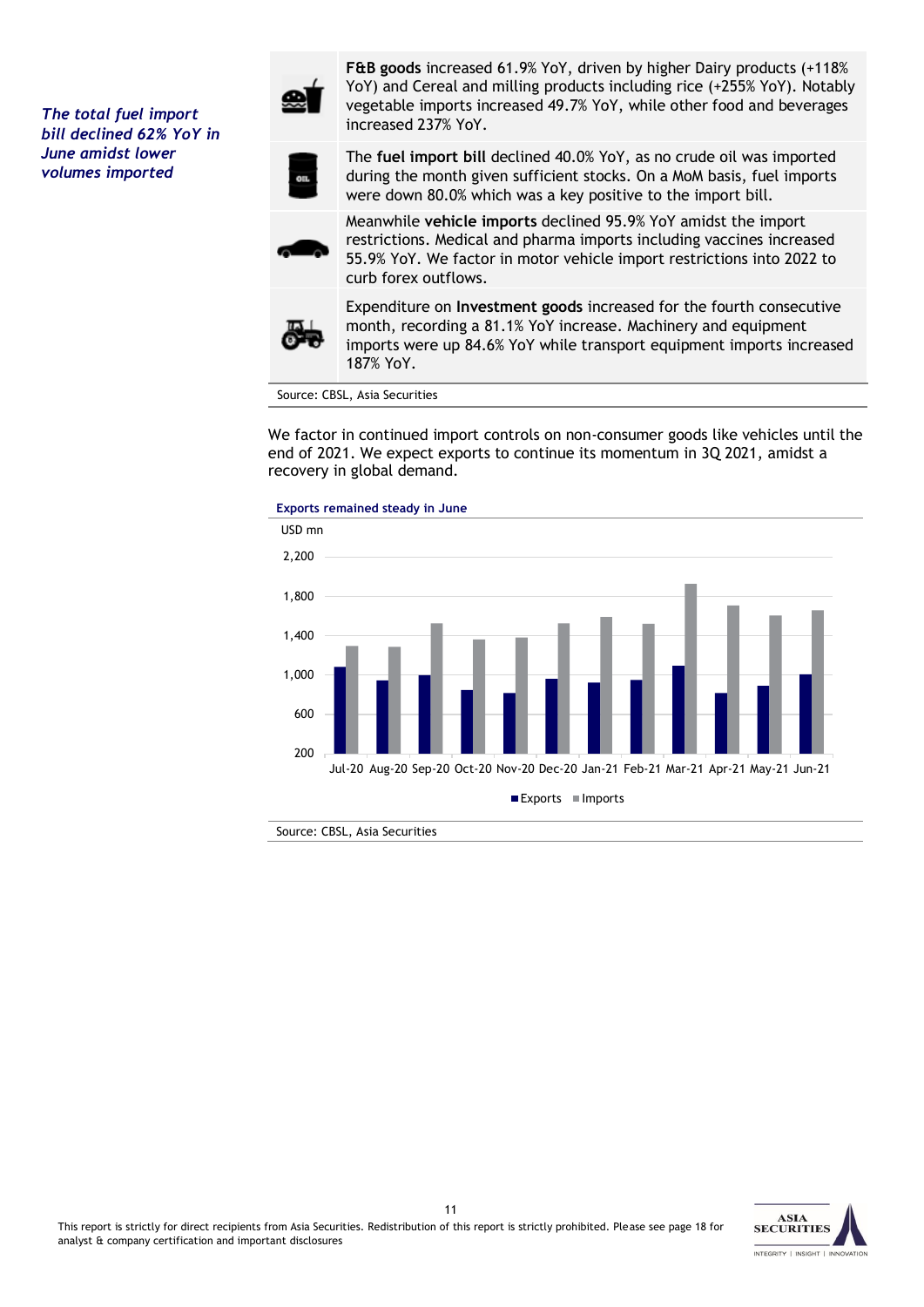| <b>Figures in USD mn</b>                                                                                                 | <b>Jun-20</b>  | <b>May-21</b>  | <b>Jun-21</b> | <b>YoY</b> (%) | MOM(%)   | <b>1H CY20</b> | <b>1H CY21</b> | <b>YoY</b> (%) |
|--------------------------------------------------------------------------------------------------------------------------|----------------|----------------|---------------|----------------|----------|----------------|----------------|----------------|
| Total exports                                                                                                            | 894            | 892            | 1007          | $+12.6$        | $+12.9$  | 4,413          | 5,699          | $+29.1$        |
| Industrial exports                                                                                                       | 661            | 687            | 771           | $+16.6$        | $+12.3$  | 3,357          | 4,408          | $+31.3$        |
| Tex. and garments                                                                                                        | 404            | 372            | 416           | $+2.9$         | $+11.6$  | 1,944          | 2,487          | $+28.0$        |
| Rubber products                                                                                                          | 66             | 89             | 93            | $+40.8$        | $+4.5$   | 336            | 500            | $+48.9$        |
| FB&T*                                                                                                                    | 42             | 39             | 42            | $+0.0$         | $+7.2$   | 198            | 248            | $+25.4$        |
| Gems, D&J**                                                                                                              | 11             | 16             | 21            | +89.3          | $+32.5$  | 73             | 132            | $+81.7$        |
| Agri exports                                                                                                             | 229            | 199            | 230           | $+0.5$         | $+15.6$  | 1,039          | 1,259          | $+21.2$        |
| Tea                                                                                                                      | 115            | 109            | 124           | $+7.8$         | $+13.5$  | 572            | 651            | $+13.8$        |
| Coconut                                                                                                                  | 34             | 34             | 39            | +12.9          | $+13.5$  | 147            | 196            | $+33.7$        |
| Spices                                                                                                                   | 32             | 25             | 36            | $+12.7$        | $+40.9$  | 114            | 197            | $+72.9$        |
| Seafood                                                                                                                  | 24             | 15             | 16            | $-35.0$        | $+5.3$   | 99             | 106            | $+7.4$         |
| Rubber                                                                                                                   | 3              | $\overline{2}$ | 3             | $-10.3$        | $+13.0$  | 14             | 20             | $+50.4$        |
|                                                                                                                          |                |                |               |                |          |                |                |                |
| <b>Total imports</b>                                                                                                     | 1,056          | 1,607          | 1,659         | $+57.2$        | $+3.2$   | 7,675          | 10,015         | $+30.5$        |
| Consumer goods                                                                                                           | 249            | 254            | 382           | $+53.4$        | $+50.7$  | 1,782          | 1,912          | $+7.3$         |
| F&B                                                                                                                      | 102            | 121            | 165           | $+61.9$        | $+36.4$  | 787            | 915            | $+16.2$        |
| NF cons. goods^                                                                                                          | 147            | 133            | 217           | +47.7          | $+63.8$  | 995            | 997            | $+0.3$         |
| <b>Vehicles</b>                                                                                                          | 9              | 1              | 0             | $-95.7$        | $-20.0$  | 273            | 4              | $-98.4$        |
| Clothing & acc.                                                                                                          | 18             | 15             | 15            | $-14.3$        | $-2.6$   | 111            | 105            | $-5.1$         |
| Intermediate goods                                                                                                       | 565            | 1,045          | 839           | $+48.5$        | $-19.7$  | 4,167          | 5,950          | $+42.8$        |
| Fuel                                                                                                                     | 110            | 331            | 66            | $-39.9$        | $-79.9$  | 1,243          | 1,787          | $+43.7$        |
| Crude oil                                                                                                                | 27             | 93             |               | $-100.0$       | $-100.0$ | 251            | 317            | $+26.1$        |
| Refined petroleum                                                                                                        | 84             | 238            | 66            | $-20.8$        | $-72.1$  | 866            | 1,344          | $+55.2$        |
| <b>Textiles</b>                                                                                                          | 176            | 236            | 277           | $+57.5$        | $+17.4$  | 1,066          | 1,451          | $+36.2$        |
| Fertiliser                                                                                                               | 22             | 13             | 2             | -90.1          | $-83.1$  | 107            | 98             | $-8.9$         |
| Base metals                                                                                                              | 14             | 103            | 58            | $+322.8$       | $-44.1$  | 171            | 355            | $+107.1$       |
| Investment goods                                                                                                         | 241            | 308            | 436           | $+81.1$        | $+41.6$  | 1,715          | 2,147          | $+25.2$        |
| Machin. and equip                                                                                                        | 146            | 183            | 270           | $+84.6$        | $+47.5$  | 990            | 1,367          | $+38.0$        |
| <b>Building material</b>                                                                                                 | 78             | 101            | 119           | +52.4          | $+17.4$  | 495            | 602            | $+21.5$        |
| Transport equip                                                                                                          | 16             | 23             | 47            | +187.7         | $+100.0$ | 229            | 178            | $-22.3$        |
|                                                                                                                          |                |                |               |                |          |                |                |                |
| <b>Trade balance</b>                                                                                                     | (161)          | (716)          | (652)         | $+305.0$       | $-8.9$   | (3, 262)       | (4, 316)       | $+32.3$        |
|                                                                                                                          |                |                |               |                |          |                |                |                |
| <b>Tourism earnings</b>                                                                                                  | $\blacksquare$ | $\mathbf{2}$   | 2             | nm             | -        | 682            | 23             | $-96.6$        |
| Worker remittances                                                                                                       | 572            | 460            | 478           | $-16.4$        | $+3.9$   | 2,980          | 3,324          | $+11.5$        |
| Inflows to the CSE                                                                                                       | (46)           | (12)           | (6)           | -87.0          | $-50.0$  | (111)          | (125)          | $+12.6$        |
| Inflows to the govt.                                                                                                     | 121            | 7              | 175           | $+44.6$        | nm       | 1,213          | 1,174          | $-3.2$         |
| T bills and bonds                                                                                                        | 3              | 7              | 0             | -96.7          | -98.6    | 90             | 14             | $-84.4$        |
| Int'l sov. bond                                                                                                          |                |                |               | nm             | Nm       |                |                | nm             |
| LT loans                                                                                                                 | 118            |                | 175           | $+48.3$        | nm       | 1,124          | 1,160          | $+3.2$         |
| <b>FDI</b>                                                                                                               |                |                |               | nm             | nm       | 188            | 198            | $+5.3$         |
| Source: CB, Asia Securities   Note - *Food, beverages & tobacco, **Gems, diamonds & jewelry, ^Non-food consumer<br>goods |                |                |               |                |          |                |                |                |

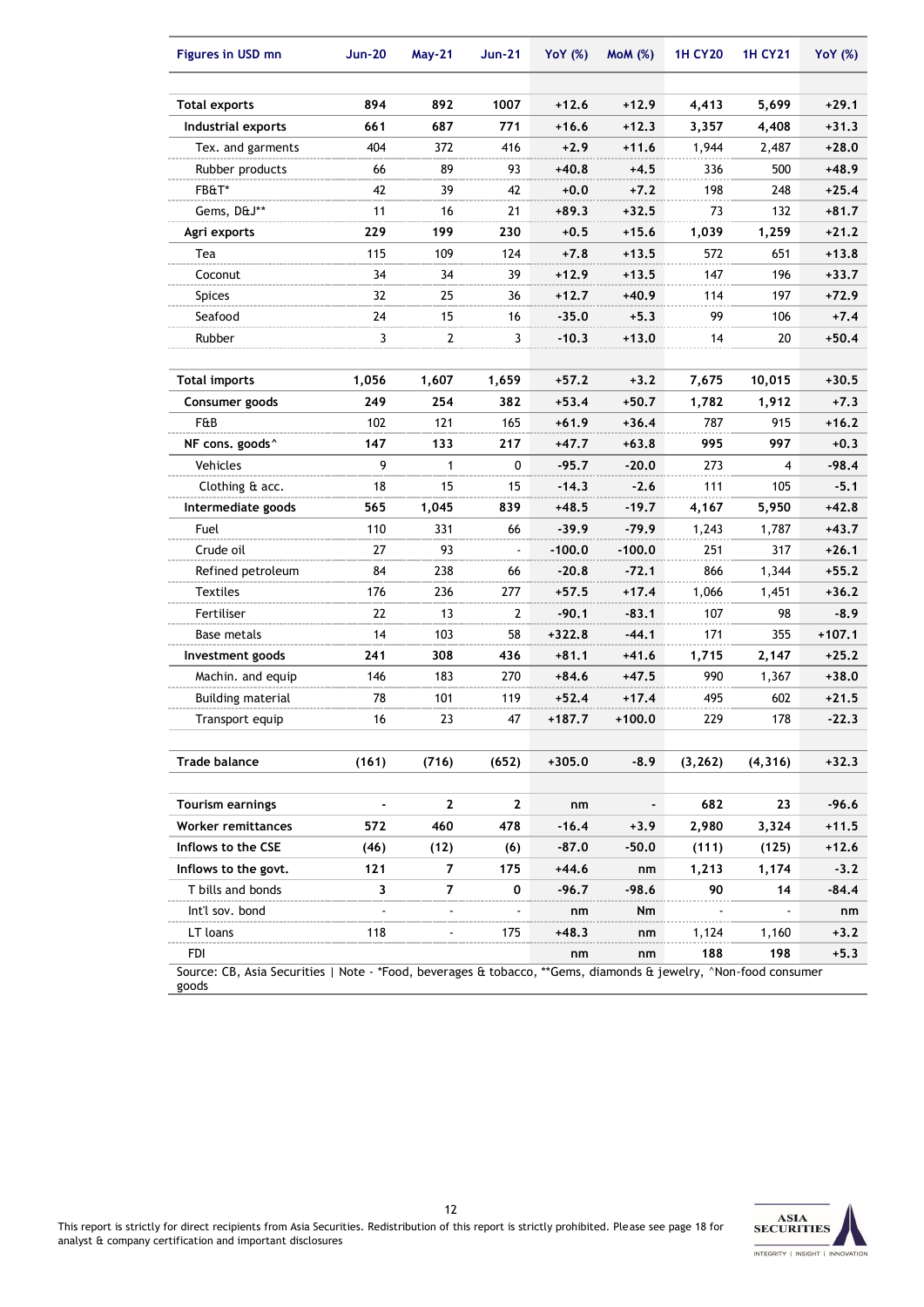#### *We expect tourism to record a gradual recovery in 2022*

**Remittances continue to dip MoM; tourism revenue remains muted** June recorded 1,614 tourist arrivals (16,908 arrivals for 1H 2021), with tourism earnings of USD 2.0mn. Amidst the impact of the third wave and a number of travel advisory warnings by key in-bound countries, we expect tourist arrivals to remain slow despite lower restrictions on foreign travel movements.

Meanwhile remittances recorded a 5.2% MoM decline in July, down 35.4% YoY in-line with our expectations of declining remittance inflows following higher travel movements. We expect remittances to continue a gradual decline as domestic economic activity picks up, resulting in less assistance required for family members of migrant workers. The higher rates in the kerb and Hawla markets (USD/LKR 225- 230 compared with ~USD/LKR 215 in the banking system) will also deter remittance flows through the banking system, in our view.



#### **Remittances declined MoM in July, while tourism earnings remained negligible**



For 2021, we factor in 1) a gradual increase in imports as consumer demand picks up, 2) increase in demand amidst slow global growth and 3) higher global oil prices to impact the import bill. We expect apparel exports to pickup as the COVID-19 impact in US and Europe improve. However, amidst the current third wave, we expect overall momentum to be dampened in the near term. We perceive the higher than forecasted remittance inflows in 1Q 2021 and continued export momentum as positive.

In our view, an expansion of export products is a key medium term solution for Sri Lanka's trade balance. We forecast the trade deficit to reach 7.9% of GDP in 2021.

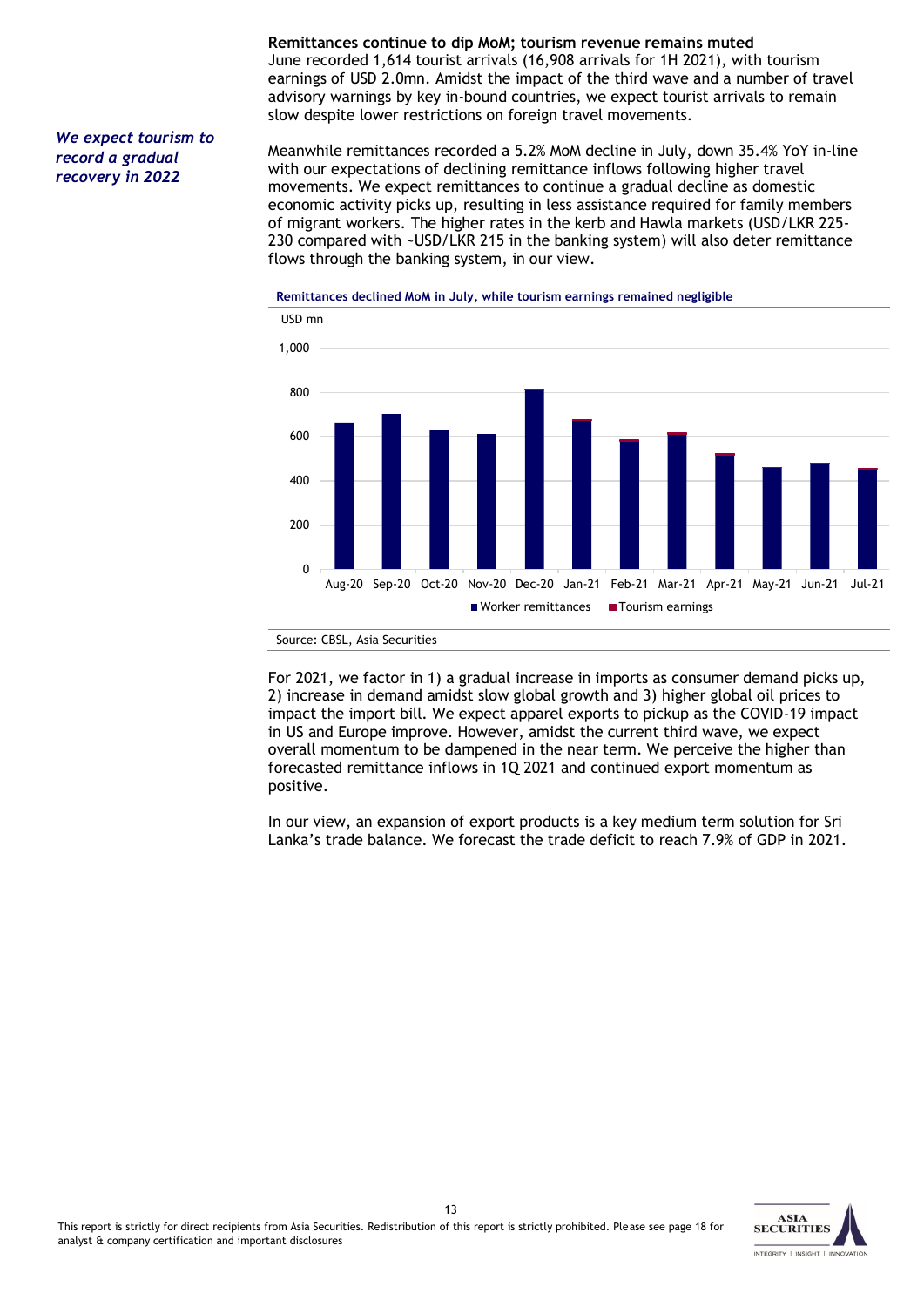## **Outlook**

**1) We forecast GDP to reach ~4.4% YoY in 2021**– With the third wave of COVID-19 resulting in fresh restrictions, we expect the recovery momentum seen in 1Q 2021 to be negatively impacted. We expect the Services sector to recover the fastest, while we expect a prolonged impact on the Industrial and Agricultural sector owing to a shortage in labor. We also perceive the country's tight refinancing conditions to dampen growth momentum in the near term. With the low base in 2020, higher consumer demand and the low-rate environment, we forecast the economy to grow by 4.4% - 4.8% YoY in 2021.

**2) Credit growth to reach ~10.0% - 12.0% in 2021 –** With the Central Bank's proposals to cap mortgage-backed housing loans at 7.00% combined with the expected lending targets, we expect private sector credit growth to increase, as economic activity gradually increased in 2H 2021. As such, we forecast overall credit growth at ~10.0% - 12.0% YoY in 2021.

**3) Fiscal deficit to widen in 2021** – As economic activity increases, we expect revenue collections to improve. However, with the current restrictions, we expect collections to be dampened in the near term. Amidst the government's domestically driven growth agenda, we factor in higher government expenditure in 2021. As such, we forecast the fiscal deficit at ~10.8% of GDP in 2021.

**4) Currency to face pressure in 2021 –** With low USD liquidity, we expect the USD/LKR to face pressure towards 2H 2021. As such, we forecast the currency to end 2021 at ~USD/LKR 215.00 – 220.00. Any Dollar inflows above than our forecasted flows will be a key positive to improving the currency.

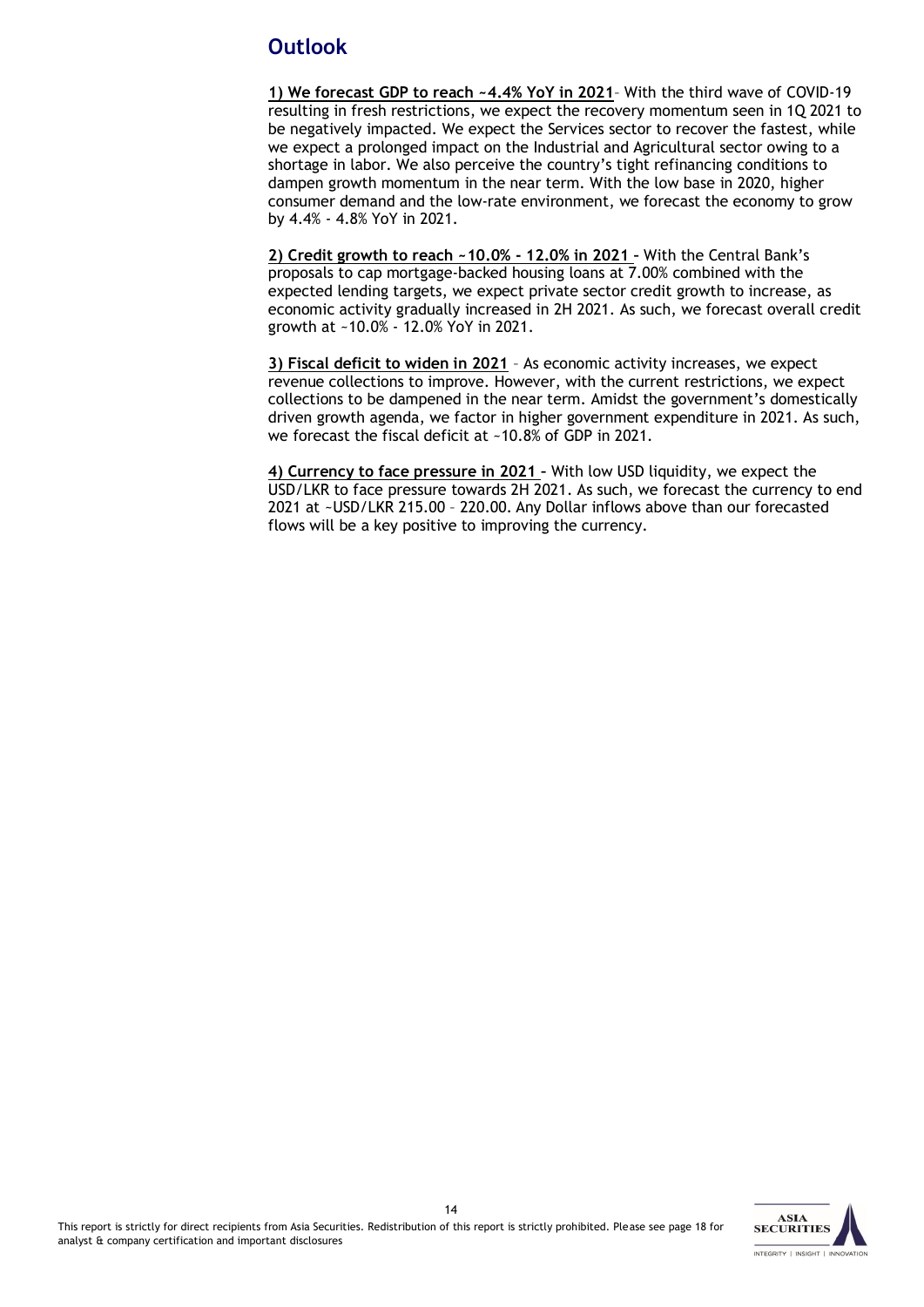# **Summary of Key Economic Indicators**

| <b>Key indicators</b>                                           | 2016   | 2017   | 2018   | 2019   | 2020   | 2021E         | 2022E       | 2023E       |
|-----------------------------------------------------------------|--------|--------|--------|--------|--------|---------------|-------------|-------------|
| Real GDP growth (%)                                             | 4.5    | 3.6    | 3.3    | 2.3    | (3.6)  | 4.4           | 5.1         | 5.3         |
| Headline inflation (%)                                          | 4.0    | 7.1    | 2.8    | 4.8    | 4.2    | 6.0           | 6.0         | 6.1         |
| 12M moving average (%)                                          | 4.0    | 6.6    | 4.3    | 4.3    | 4.6    | 6.2           | 6.2         | 6.0         |
| Core inflation (%)                                              | 4.4    | 4.3    | 3.1    | 4.8    | 3.5    | 5.6           | 5.5         | 5.1         |
| LKR/USD                                                         | 149.80 | 152.85 | 182.75 | 181.63 | 186.41 | 215-220       | 227-235     | 240.00      |
| Depreciation (%)                                                | 4.0    | 2.0    | 19.6   | (0.6)  | 2.6    | $15.3 - 18.0$ | $5.6 - 9.3$ | $2.1 - 5.7$ |
| Unemployment (%)                                                | 4.4    | 4.2    | 4.4    | 4.8    | 7.5    | 6.0           | 5.7         | 5.0         |
| 12M government bond yield (%)                                   | 10.20  | 8.90   | 11.20  | 8.45   | 5.00   | 7.50          | 10.00       | 11.50       |
| 12M moving average (%)                                          | 9.93   | 10.05  | 9.75   | 9.22   | 4.20   | 7.00          | 8.50        | 9.20        |
| Fiscal balance (% of GDP)                                       | (5.4)  | (5.5)  | (5.3)  | (6.8)  | (11.1) | (11.3)        | (10.5)      | (9.2)       |
| Trade balance (% of GDP)                                        | (10.9) | (10.9) | (11.6) | (9.5)  | (7.6)  | (7.9)         | (8.2)       | (8.9)       |
| Current balance (% of GDP)                                      | (2.1)  | (2.6)  | (3.2)  | (2.2)  | (1.3)  | (2.5)         | (2.9)       | (3.0)       |
| FX reserves (months of imports)                                 | 3.7    | 4.0    | 3.7    | 4.6    | 4.3    | 2.5           | 4.0         | 4.4         |
| Debt/GDP (%)                                                    | 78.2   | 77.4   | 83.4   | 86.8   | 101.0  | 99.0          | 95.0        | 90.0        |
| Foreign debt (% of total debt)                                  | 33.7   | 35.5   | 41.2   | 42.6   | 40.4   | 41.3          | 43.8        | 43.0        |
| Source: CBSL, DoCS, MoF, Asia Securities   E: baseline estimate |        |        |        |        |        |               |             |             |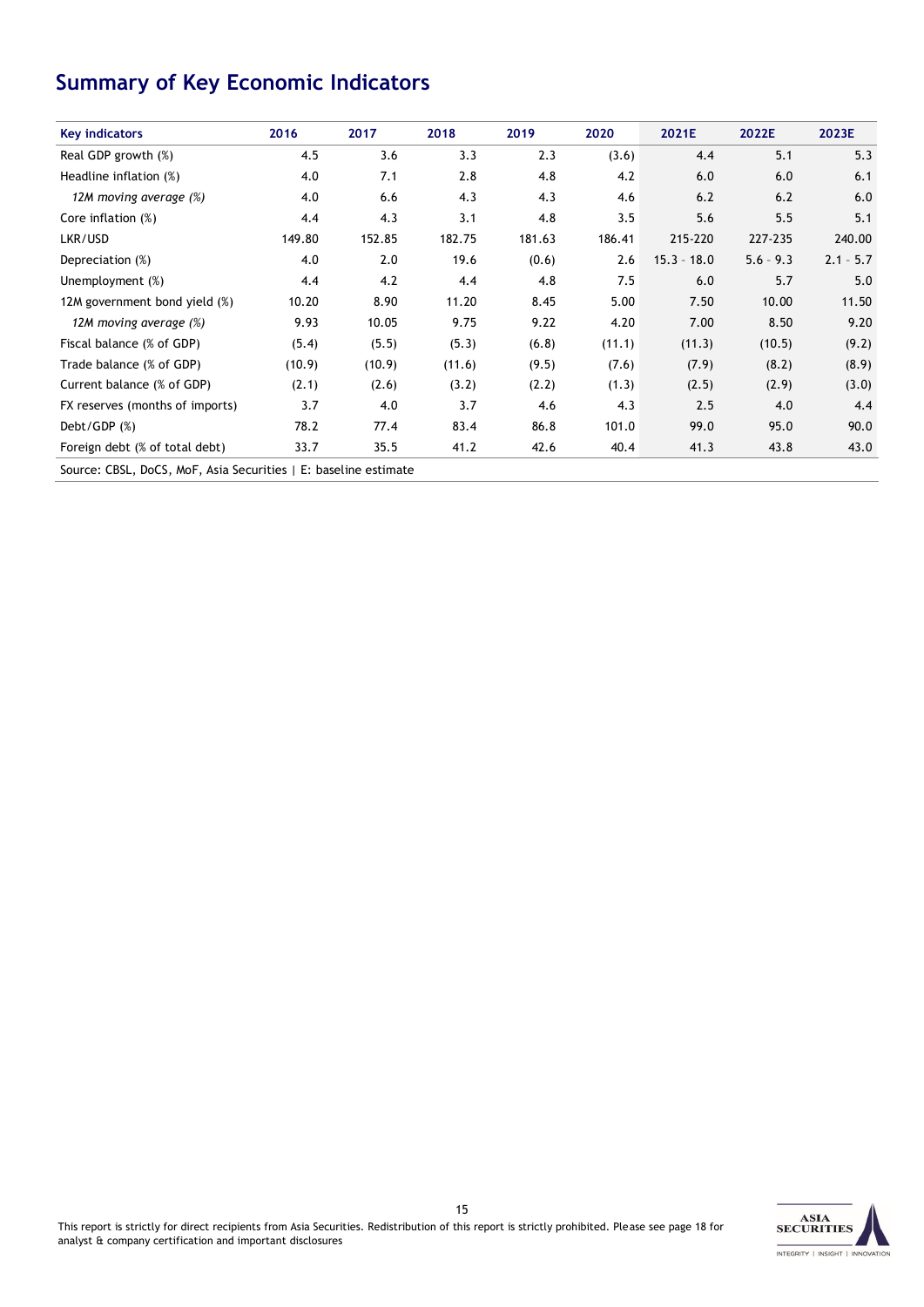

This report is strictly for direct recipients from Asia Securities. Redistribution of this report is strictly prohibited. Please see page 18 for analyst & company certification and important disclosures

**SECURITIES**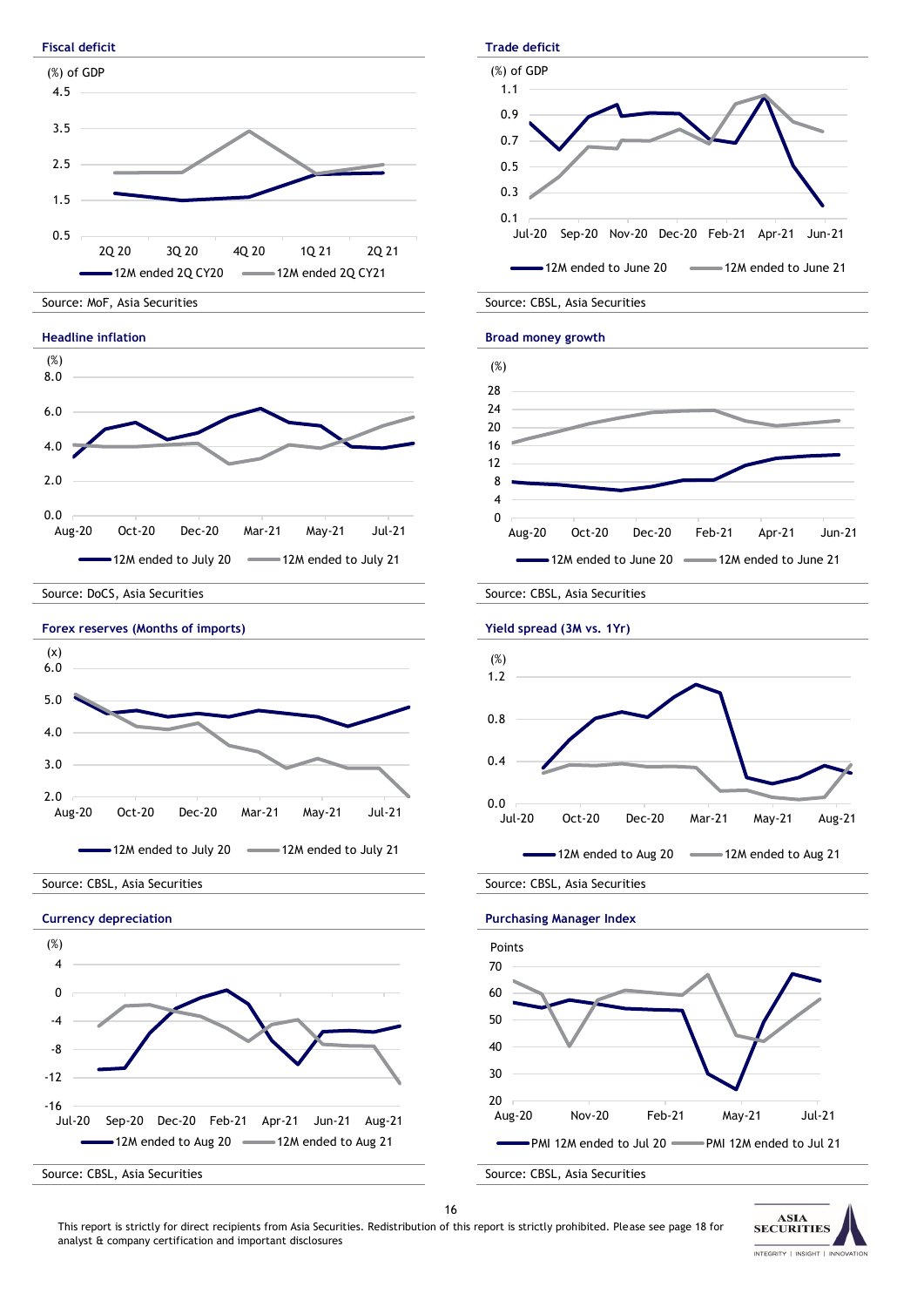# **Company Certification**

I, Lakshini Fernando, certify that the views expressed in this report accurately reflect my personal views. I also certify that no part of my compensation was, is, or will be, indirectly or directly, related to the specific view or recommendation expressed in this report.

Asia Securities (Private) Limited has no direct affiliation with the company/companies covered in this report and does not receive any material benefit from the company for publishing this report.

# **Disclaimer**

The report has been prepared by Asia Securities (Private) Limited. The information and opinions contained herein has been compiled or arrived at based upon information obtained from sources believed to be reliable and in good faith. Such information has not been independently verified and no guaranty, representation or warranty, express or implied is made as to its accuracy, completeness or correctness, reliability or suitability. All such information and opinions are subject to change without notice. This document is for information purposes only, descriptions of any company or companies or their securities mentioned herein are not intended to be complete and this document is not, and should not be construed as, an offer, or solicitation of an offer, to buy or sell any securities or other financial instruments. In no event will or Asia Securities (Private) Limited be liable for any loss or damage including without limitation, indirect or consequential loss or damage, or any loss or damage whatsoever arising out of, or in connection with the use of this report and any reliance you place on such information is therefore strictly at your own risk.

Asia Securities (Private) Limited may, to the extent permissible by applicable law or regulation, use the above material, conclusions, research or analysis in which they are based before the material is disseminated to their customers. Not all customers will receive the material at the same time. Asia Securities (Private) Limited, their respective directors, officers, representatives, employees, related persons and/or Asia Securities (Private) Limited, may have a long or short position in any of the securities or other financial instruments mentioned or issuers described herein at any time and may make a purchase and/or sale, or offer to make a purchase and/or sale of any such securities or other financial instruments from time to time in the open market or otherwise, in each case either as principal or agent. Asia Securities (Private) Limited may make markets in securities or other financial instruments described in this publication, in securities of issuers described herein or in securities underlying or related to such securities. Asia Securities (Private) Limited may have recently underwritten the securities of an issuer mentioned herein. The information contained in this report is for general information purposes only. This report and its content is copyright of Asia Securities (Private) Limited and all rights reserved. This report- in whole or in part- may not, except with the express written permission of and Asia Securities (Private) Limited be reproduced or distributed or commercially exploited in any material form by any means whether graphic, electronic, mechanical or any means. Nor may you transmit it or store it in any other website or other form of electronic retrieval system. Any unauthorized use of this report will result in immediate proceedings.